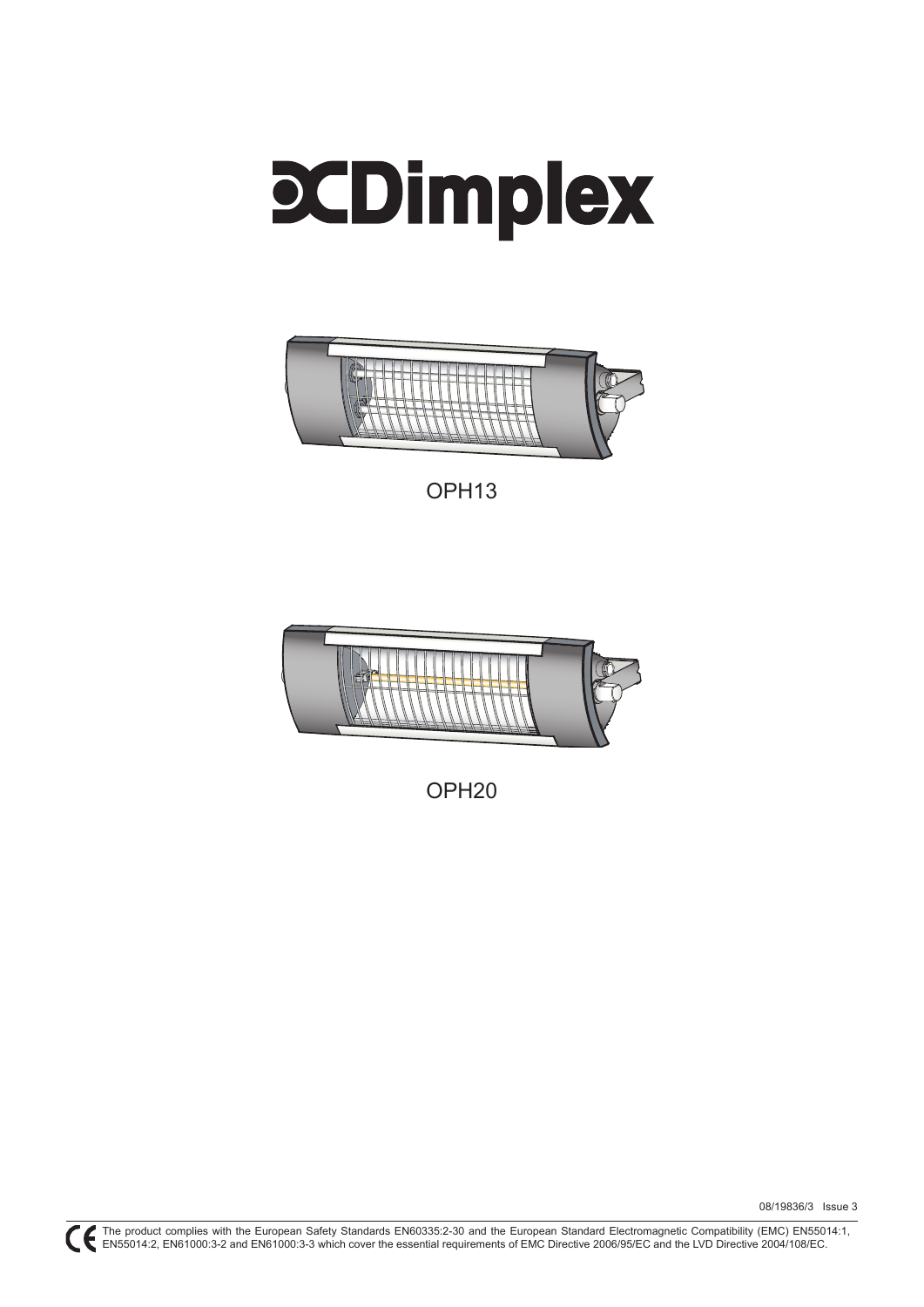



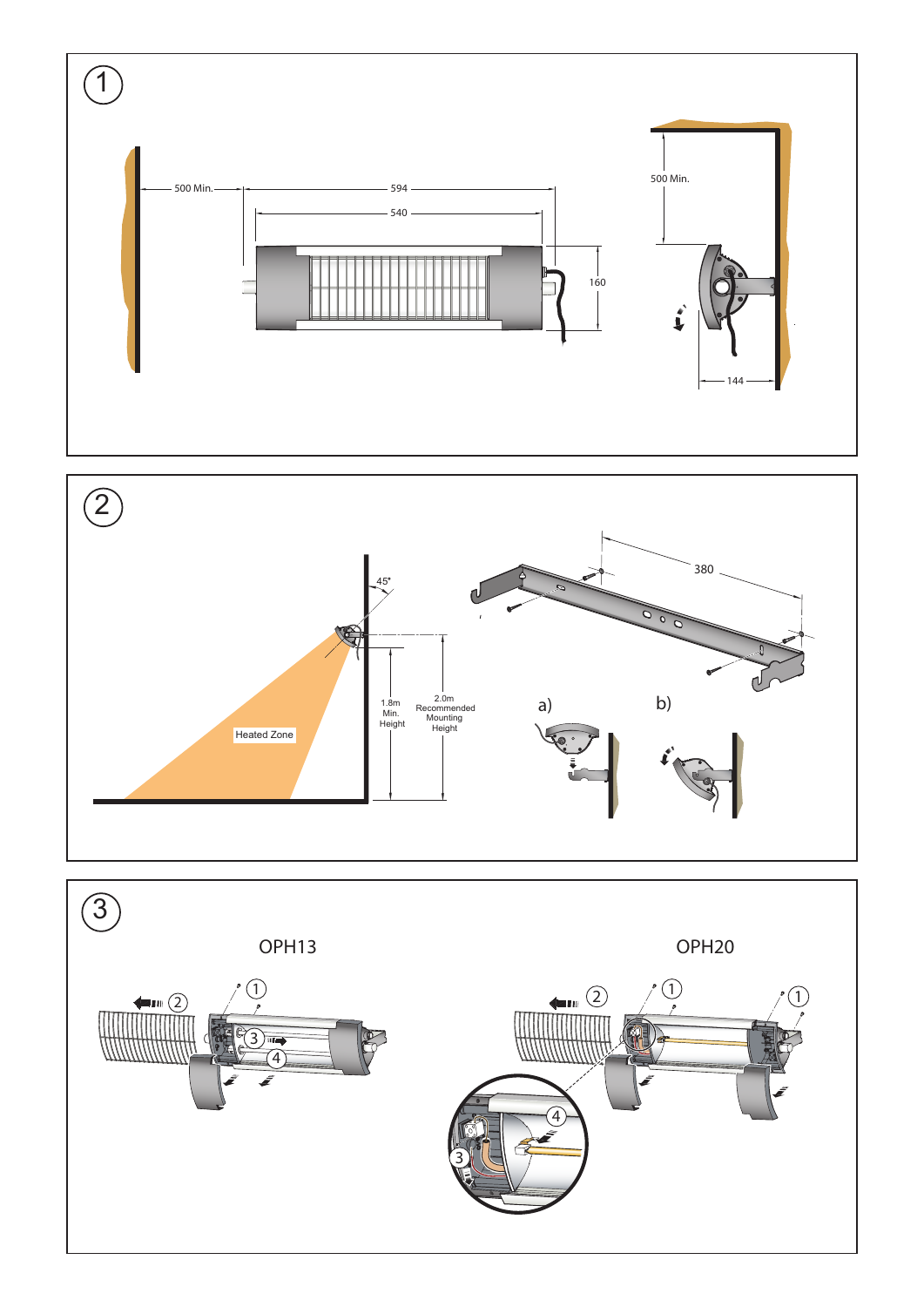**THESE INSTRUCTIONS SHOULD BE READ CAREFULLY AND RETAINED FOR FUTURE REFERENCE**

### **Important Safety Advice**

Because the Dimplex Outdoor Patio Heater contains no moving parts little maintenance is required. Before undertaking any maintenance work on the heater due attention must be paid to the following:

**DO NOT** locate the heater immediately above or below a fixed socket outlet or connection box. This appliance can be used by children aged from 8 years and above and persons with reduced physical, sensory or mental capabilities or lack of expierience or knowledge if they have been given supervision or instruction concerning the use of the appliance in a safe way and understand the hazards involved. Cleaning and user maintenance shall not be made by children without supervision.

Children of less than 3 years should be kept away unless contiuously supervised. Children aged from 3 years and less than 8 years shall only switch on/off the appliance provided that it has been placed or installed in its intended normal operating position and they have been given supervision or instruction concerning the use of the appliance in a safe way and understand the hazards involved. Children aged from 3 years and less than 8 years shall not plug in, regulate and clean the appliance or perform user maintenance.

**CAUTION:** Some parts of this product can become very hot and cause burns. Particular attention has to be given where children and vunerable people are present.

**WARNING:** This heater is not equipped with a device to control the room temperature. Do not use this heater in small rooms when they are occupied by persons not capable of leaving the room on their own, unless constant supervision is provided.

This heater is designed to be horizontally wall mounted only, it must not be ceiling mounted.

Always ensure a safe mounting height, at or above a minimum height of 1.8 metres from ground level, so that the heater can not be touched when in operation.

The heater must be wall mounted level  $\pm$  5 $\degree$  to the horizontal.

Young children should be supervised to ensure that they do not play with the appliance.

Always disconnect the heater from the electricity supply before attempting to work on or near it.

Always ensure a safe means of access using an access tower or properly supported ladder. **DO NOT** cover the heater.

Keep combustible materials away from the heater.

**DO NOT** position patio furniture, sunshades, awnings and other combustible materials too close to the heater.

**DO NOT** look into the heater for prolonged periods

**DO NOT** use the heater if the elements are broken - as injury may occur.

Allow adequate time (minimum of 30 mins.) for the elements and body casing to cool before attempting to work on the heater.

**DO NOT** allow the supply cord to sit or hang in front of the heater while in use.

The supply cord should be regularly examined for signs of damage and the appliance is not to be used if the cord is damaged.

If the supply cord is damaged it must be replaced by an assembly available from the manufacturer or service agent.

Note: Provide sufficient slack to the cable to allow for angular adjustment of the body.

The bulbs are extremely fragile and must be handled with extreme care at all times. Always handle the Halogen bulb without touching the glass (by gripping the ceramic ends gently but firmly) to maximise bulb life. If the bulb is accidentally touched by bare fingers remove the fingerprint with a soft cloth moistened with methylated spirits.

**IMPORTANT:** The appliance is to be connected to a socket outlet having and earth contact.

A double pole isolating switch with a minimum separation of 3mm in each pole must be fitted to facilitate isolation.

## **General**

The OPH range of heaters are especially designed for use on patio areas. The heaters provide warmth and comfort for recreational areas. The OPH13 uses quartz elements which emit a warm glow of medium wave infra-red. The OPH20 uses Halogen elements which produce a high proportion of their output in the short-wave infra-red. This provides a high comfort factor – similar to the natural energy from the sun. The IPX4 rating means the appliance is suitably rated to be permanently installed either internally or externally.

# **Electrical**

The installation of this appliance should be carried out by a competent electrician and be in accordance with the current IEE wiring regulations and any local or insurance regulations.

The OPH13 & OPH20 are designed for use on a 230-240V AC single phase supply. A double pole isolating switch with a minimum separation of 3mm in each pole must be fitted to facilitate isolation. This switch must either be positioned